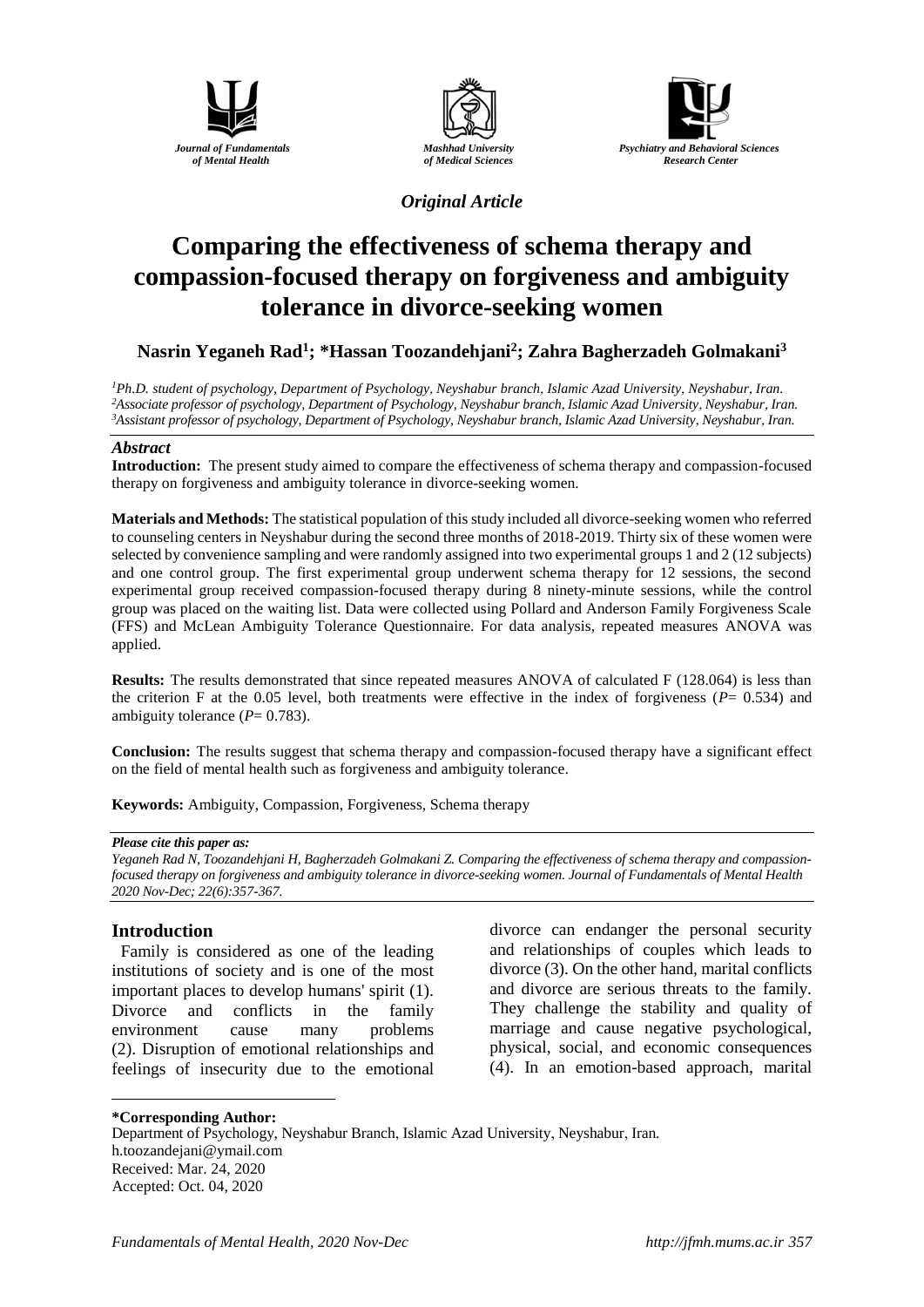conflicts occur when couples fail to meet each other's attachment needs; that is, the disturbance of marital relationships indicates an oversight on the part of couples to establish a relationship with a secure attachment style (5).

According to Dugus and Savard, ambiguity tolerance includes beliefs about worry, negative problem orientation and avoidant coping style. Distress tolerance is often defined as a person's perceived ability to experience and tolerate negative emotional states or the behavioral ability for persistence of the goaldirected behavior when experiencing emotional distress (6). In a study on divorce-seeking women, Eley et al. revealed that there is a relationship between ambiguity tolerance and resilience in these individuals (7). Further, in the research by Pour Esmaeil, et al., the level of ambiguity tolerance is associated with depression, anxiety, stress, and forgiveness of divorce-seeking women (8). According to the theory by Simmons and Gahir, ambiguity tolerance is a multidimensional construct and a person's ability to tolerate negative emotional states (9). Ambiguity and distress may be the result of physical and cognitive processes but are often characterized by a tendency to act in such a way as to escape that emotional experience (10). Also, divorced women with conflicts, have lower levels of ambiguity tolerance compared to non-divorced women (11). Humans devise a variety of potential solutions to cope with interpersonal problems (12). One of the mechanisms that can disrupt the cyclic nature of avoidance and revenge is forgiveness; an approach whereby a negative reaction to others becomes a positive reaction (13). It is agreed that forgiveness involves moving from negative thoughts, behavior and cognition to positive ones (14). Ferri et al. emphasized the distinction between forgiveness and states such as denial, forgetfulness, tolerance, acquittal and reconciliation (15). Enright believes that forgiveness is an act that takes place before anger and revenge (16). It refers to the situation where the offender deserves a reaction, but we show behaviors like compassion, generosity, love or even benevolence and kindness instead (17). Forgiveness is a complex, temporal and laborious process that is crucial to maintain communication (18). Fincham and Mai believe that forgiveness as a community-friendly motivational process can repair the relationship and cause the emergence of a healthy relationship in family members(19). According to Worthington's approach, forgiveness is defined as the substitution of emotions such as hatred, bitterness, aversion, hostility, anger and fear with positive emotions such as love, empathy, compassion or sympathy (20). Sells and Hargrave identified acquittal and worthiness of forgiveness as the driving forces of forgiveness. Forgiveness reduces motivation or reaction to reciprocate or the aversion to the wrongdoer (21). Morseli, Moutabi and Sadeqi revealed that forgiveness is one way that helps divorced women minimize the destructive effects of divorce (22). Maynard, Piferi and Jab, found that families have an effective role in promoting forgiveness. Given the research literature and the importance of the social crisis of divorce in our current society, the research of this kind is essential (23).

Various forms of psychological therapies have been developed to address the problems of people with conflict, among which one can refer to behavioral therapy, interpersonal psychotherapy and cognitive therapy. In this study, schema therapy and compassion-focused therapy have been used. Considering the importance of the components of forgiveness and ambiguity tolerance in divorce-seeking women and given that the psychological injuries caused by divorce in women occur chronically, psychological interventions seem necessary (24). Moreover, since the psychological damage as a result of divorce is more pronounced in women, psychological interventions are important. One of the new interventions in the field of psychological problems and family injuries is the schema therapy approach (25). Young's schema therapy, as an integrated and new approach, is effective in explaining and treating marital problems (26). Besides, through the use of dialectical strategies, accreditation, problemsolving, cognitive style and management of the clients as well as reduced life-threatening and interfering behaviors by treating and teaching behavioral skills (interpersonal skills, distress tolerance skills, emotion regulation skills and mindfulness skills), the schema therapy approach helps the individuals extend them to their life situations so that they can reduce their marital conflicts (27). Mohammadi Nezhad and Rabiei (28), in their research, showed that the application of the schema therapy approach among divorced women improved their quality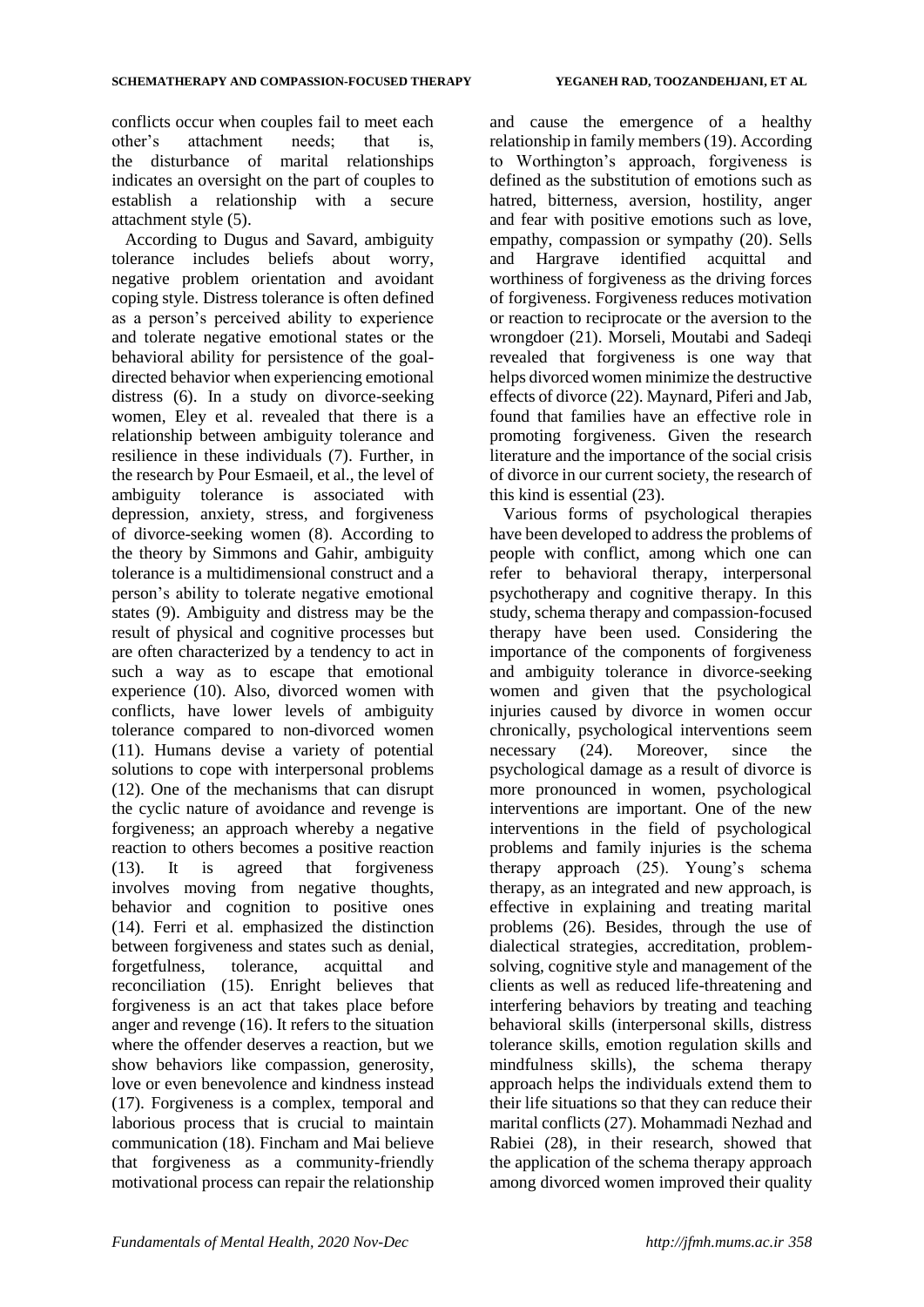of life. In a study conducted by Schokmager (29), it was suggested that schema therapy can cause a reduction in mental health and communication problems among couples.

Another way to help a person control emotions to cope with problems is the selfcompassion therapeutic approach. Selfcompassion means experience-taking and influence-taking from the suffering of others in a way that the individual makes his/her problems and suffering more tolerable (30,31). People such as Neff and Gilbert have been pioneers in this field (32). Compassion-focused therapy is multifaceted based on a wide range of psychological-behavioral therapies and other treatments and interventions (33). In this treatment, people learn not to avoid or suppress their painful feelings; they learn to know their experience in the first stage, feel compassion for it, and have a compassionate attitude towards themselves (34). In this treatment, their unpleasant experience is emphasized. The various techniques of this treatment model for internalizing self-compassion include illustrating, writing a self-compassionate letter to oneself, and learning the psychological knowledge of self-compassion (35). In this treatment model, the emphasis is on relaxation, calm and compassionate mind, and mindfulness, which play a significant role in peace of mind and decreased anxiety and stress (36). The self-compassion approach as a selfmeditation construct restores the emotional health of the divorced couple and is effective in resolving emotional trauma of individuals, especially divorce (37). Kapach et al. (38), in a study, displayed that compassion-focused therapy is effective in potential change processes. Further, Shahar et al. (39) found that compassion-focused therapy can reduce patients' self-criticism and depression and increase their positive emotions and forgiveness. Hence, self-compassion and schema therapy approaches are important in reducing the injuries caused by marital conflicts in divorced women. These two approaches even decrease the negative consequences of marital conflicts and help the individual deal with marital problems and improve the marital relationship (40). Given the importance of these approaches in mental reconstruction and mental health of these women and the lack of research into the effectiveness of combining these two methods, the necessity of studying this issue became a research concern for the researcher who sought to answer the question as to which of the methods of schema therapy and compassion-focused therapy is more effective in forgiveness and ambiguity tolerance?

## **Materials and Methods**

The statistical research population comprised all divorce-seeking women referred to counseling centers in Neyshabur city, during the first three months of 1397-1398 SH (2018- 2019). According to previous semiexperimental studies, the maximum sample size is between 12 and 15 people (41). The statistical sample included 36 of these women. A visit was made to the counseling centers across the city, and two centers were selected, and the research sample was chosen from clients meeting the inclusion criteria. The subjects were randomly assigned into two experimental groups, 1 and 2 (each containing 12 cases) and one control group. First, all participants were clinically interviewed to screen for mental health status to rule out any psychiatric disorders. The first experimental group underwent schema therapy based on Young's model (42) during 12 sessions. The second experimental group received compassion-focused therapy based on Gilbert's model (43) for eight sessions of one and a half hours, and the control group was placed on the waiting list. The researcher held the sessions of both interventions. The three groups were initially pretested. After the end of the experiment and two months after that, all three groups were subjected to posttest and follow-up tests. The inclusion criteria are willing to participate in the study, aged between 25-50 years, having marital conflict, lack of chronic mental or physical illnesses, and no history of receiving schema therapy and compassion-focused therapy. The exclusion criteria are announcing withdrawal from research, simultaneous psychological treatments, and absence for more than two sessions. Ethical considerations: obtaining written consent, explaining the goals and method of researching the participants, maintaining personal information and keeping it confidential, observing all human principles when performing tests and treatment, holding individual sessions if needed by each participant. At the end of the study period, compassion-focused therapy was presented to the control group. This study was approved by the Islamic Azad University of Neyshabur with the code of ethics IR.IAU.MD.REC.1399.024.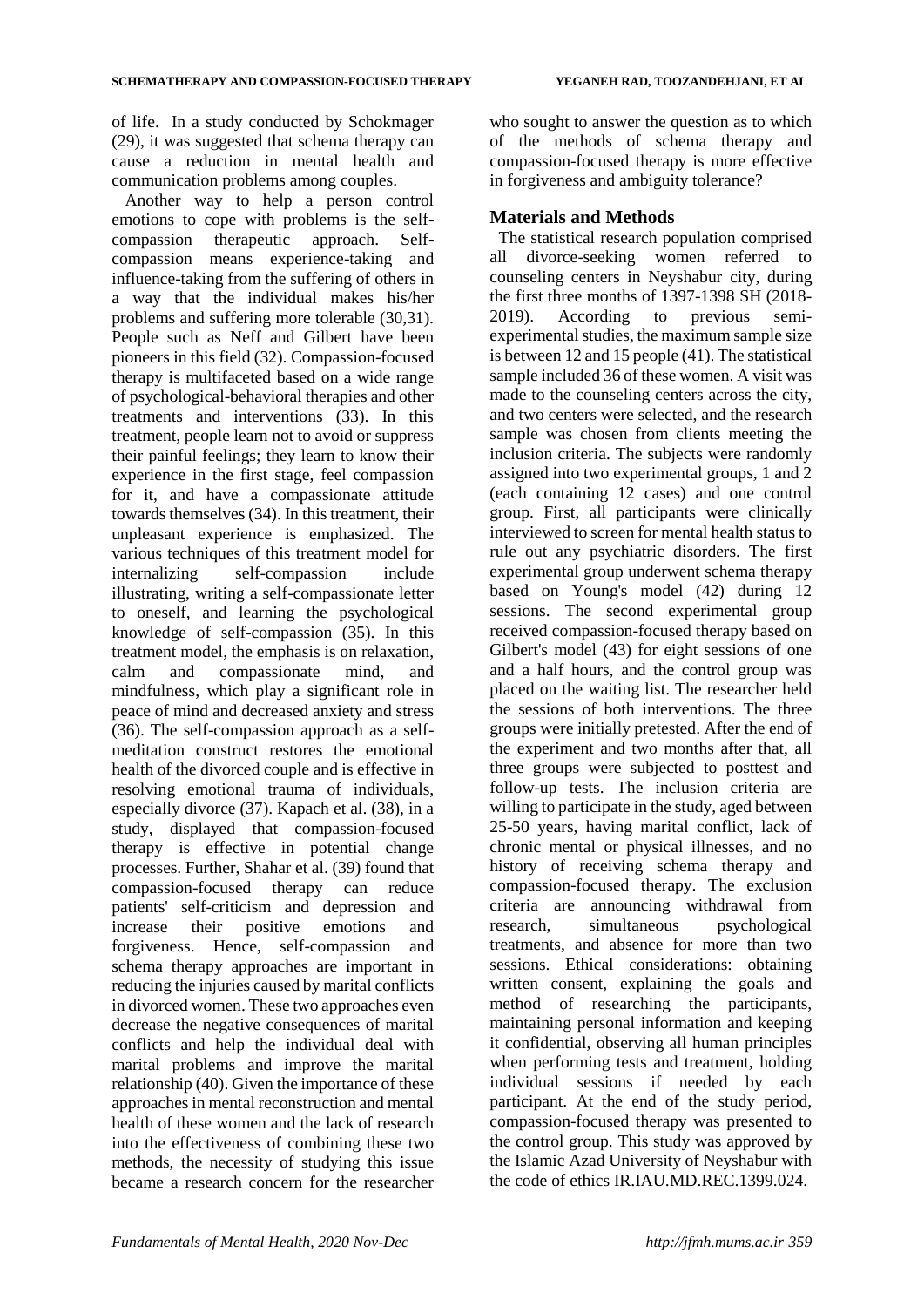#### Research instruments

*A) Family Forgiveness Scale:* This scale was designed and developed by Pollard and Anderson (1988). Its original form has 40 items and includes five subscales of realism, acknowledgment, compensation for action, appeasement, and a sense of recovery or breeziness. The questionnaire is rated on a 4 point scale. Some of the items are reverse scored. Its reliability has been obtained by Pollard et al. (44) to be 0.93 for the whole scale and between 0.55 and 0.86 for the subscales, using Cronbach's alpha. The reliability has been reported 0.85 in the research by Afkhami et al. (45). The reliability coefficients of 0.84 and 0.85 were obtained for the parts related to family and couples, respectively. In the section on couples, the reliability coefficients of 0.39, 0.53, 0.14, 0.03, and 0.47 have been estimated, respectively, for the dimensions of realism, acknowledgment, and detection of an error, compensation, appeasement, and a sense of recovery or breeziness. In the section on couple's family, the reliability coefficients of 0.22, 0.57, 0.33, 0.59, and 0.35 have been reported, respectively, for the dimensions of realism, acknowledgment, and detection of error, compensation, appeasement and a sense of recovery or breeziness. In the research by Daghaghele et al., Cronbach's alpha and splithalf coefficientsor the mentioned were questionnaire0.65 and 0.85, respectively (46).

*B) Ambiguity Tolerance Questionnaire:* Due to the shortcomings of Budner's theory, McLean was made to prepare a questionnaire in 1993 to assess ambiguity tolerance. This questionnaire consists of 13 items and is known as Ambiguity Tolerance Questionnaire-Type II (47). The minimum score is 15, and the maximum is 75.

The scores between 15 and 30 represent low ambiguity tolerance; scores between 30 and 45 show average ambiguity tolerance, and scores above 45 indicate high ambiguity tolerance. Concerning validity and reliability, McLean (44) reported good internal reliability for both the 22-item and 13-item forms (e.g., Cronbach's alpha of the 13-item form is 0.82%, and that of the 22-item form is 0.86). Moreover, the correlation coefficient of the ambiguity tolerance scale of Fresio et al. (1994) is reported equal to 0.75 (48). Feizi et al. reported its validity through construct validity and Cronbach's alpha 0.48 and 0.85 (49).

### The summary of two approaches

*Gilbert compassion-focused therapy training sessions:* First session: implementation of the pretest, the rationale for compassion-focused therapy and description of compassion and selfcompassion; second session: the couples are asked to try to identify how they think and behave towards themselves; third session: use of compassionate imagery and soothing breathing; fourth session: application of mindfulness technique for couples and how to express sincere attitudes; fifth session: providing the technique of writing a daily compassion letter and promoting selfcompassion, sixth session: pathological assessment of factors which cause fear about self-compassion, seventh session: training how to cope with compassion factors and use the relaxation technique; eighth session: summing up the sessions, providing the final suggestion and finally implementing the posttest (43).

*Young et al. schema therapy sessions:* First session: welcoming and knowing the group members, reviewing the structure of sessions, rules and regulations related to group therapy and general treatment rationale, administration of the pretest; second session: definition of schema therapy, early maladaptive schemas and their features, evolutionary roots of schemas; third session: an explanation of the schema functions, a brief description of the continuity and improvement of the schemas; fourth session: introducing maladaptive coping styles and responses that perpetuate schemas, defining the concept of schema mentalities; fifth session: emotional imagery of emotional mood and provision of feedback to further identify the schema, preparation for change; sixth session: challenging the schema, a self-introduction letter; seventh session: investigating schema supporting and schema rejecting evidence, challenging schema supporting evidence; eighth session: creating a dialogue between healthy and schematic aspects, compiling and making educational cards with the help of subjects, training how to complete the schema registration form; ninth session: providing the rationale for using such treatment techniques, imaginary dialogues, open parenting while working with mental images, writing letters to parents, imaginary dialogue with parents; tenth session: preparing for behavior pattern breaking, prioritizing behaviors for pattern breaking; eleventh session: training tailored to the client's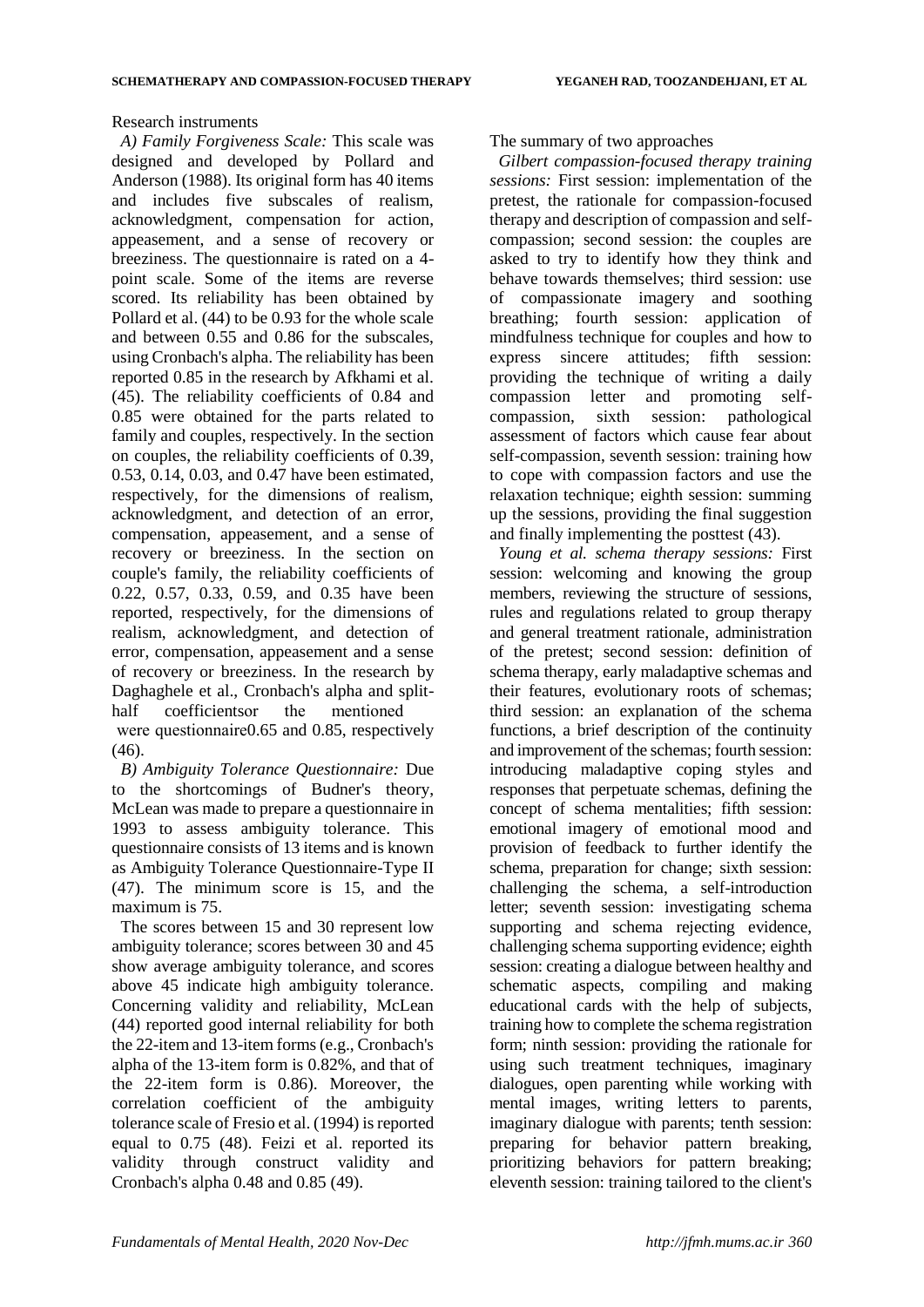demands, the right way to achieve the demands; twelfth session: training of practicing healthy behaviors through mental imagery and role playing, making important changes in life, posttest implementation (42).For data analysis, repeated measures ANOVA was applied.

#### **Results**

In term of demographic variables, 54% of the women had diploma, while 32% and 14% had

bachelors degree and above, respectively. Also, 16 cases aged 25 to 35 years and 20 cases aged 35 to 50 years. In term of occupational status, 38% were employed and 62% of them were housewives.

Also, the individuals were classified into two groups with children (87%) and without children (13%). The two variables of education and age have been controlled in this research.

| Table 1. Mean and standard deviation of pretest, posttest, and follow-up of variables of forgiveness, resilience, |  |
|-------------------------------------------------------------------------------------------------------------------|--|
| and ambiguity tolerance in divorce-seeking women                                                                  |  |

| <b>Variable</b>         | Group          | <b>Number</b> |       | <b>Pretest</b> |       | <b>Posttest</b> | <b>Follow-up</b> |           |
|-------------------------|----------------|---------------|-------|----------------|-------|-----------------|------------------|-----------|
|                         |                |               | М     | <b>SD</b>      | М     | <b>SD</b>       | М                | <b>SD</b> |
| Realism                 | Control        | 12            | 13.41 | 1.83           | 14.91 | 1.72            | 15               | 1.53      |
|                         | Experimental 1 | 12            | 14.41 | 2.06           | 17.16 | 2.75            | 16.67            | 1.55      |
|                         | Experimental 2 | 12            | 13.66 | 2.90           | 17.67 | 1.66            | 19               | 1.80      |
| Acknowledgement         | Control        | 12            | 14.83 | 2.48           | 15.67 | 2.42            | 16.50            | 2.02      |
|                         | Experimental 1 | 12            | 15.91 | 1.92           | 22.50 | 1.31            | 18.08            | 0.90      |
|                         | Experimental 2 | 12            | 15.75 | 3.46           | 19.30 | 3.35            | 17.91            | 1.37      |
| Compensation<br>for     | Control        | 12            | 11    | 2.41           | 11.33 | 2.30            | 11.67            | 1.92      |
| action                  | Experimental 1 | 12            | 10.58 | 2.06           | 14.83 | 2.79            | 16.25            | 2.45      |
|                         | Experimental 2 | 12            | 10.91 | 1.97           | 14.75 | 2.86            | 15.58            | 2.42      |
| Appeasement             | Control        | 12            | 15.25 | 3.64           | 15.41 | 3.77            | 15.33            | 3.49      |
|                         | Experimental 1 | 12            | 15.08 | 2.90           | 18.08 | 2.53            | 18.67            | 2.46      |
|                         | Experimental 2 | 12            | 14.75 | 2.92           | 16.75 | 3.13            | 17.16            | 2.79      |
| A sense of recovery     | Control        | 12            | 18.67 | 2.53           | 19.41 | 2.57            | 19.58            | 1.83      |
|                         | Experimental 1 | 12            | 18.25 | 1.91           | 20.50 | 1.67            | 19.83            | 1.19      |
|                         | Experimental 2 | 12            | 18.33 | 2.14           | 20.91 | 3.82            | 20.16            | 2.48      |
| Forgiveness<br>(total)  | Control        | 12            | 73.16 | 4.26           | 76.75 | 5.75            | 78.08            | 4.69      |
| score)                  | Experimental 1 | 12            | 74.25 | 5.44           | 93.08 | 5.48            | 89.50            | 4.98      |
|                         | Experimental 2 | 12            | 73.41 | 7.92           | 89.83 | 8.25            | 89.83            | 7.34      |
| Ambiguity               | Control        | 12            | 44.83 | 4.38           | 45    | 4               | 44.58            | 3.87      |
| tolerance (total score) | Experimental 1 | 12            | 44.67 | 6.47           | 47.58 | 5.24            | 47.16            | 5.18      |
|                         | Experimental 2 | 12            | 45.66 | 5.36           | 50.25 | 5.61            | 49.75            | 5.75      |

**Table 2.** Repeated measures ANOVA to compare the effectiveness of treatment in forgiveness

| <b>Scale</b>                                      | Source of   | The sum of | Degree of | Mean square |         | ັ<br>D | Eta squared |
|---------------------------------------------------|-------------|------------|-----------|-------------|---------|--------|-------------|
|                                                   | effect      | squares    | freedom   |             |         |        |             |
| Forgiveness                                       | Stage       | 3801.907   | 1.570     | 2422.174    | 129.025 | 0.001  | 0.796       |
|                                                   | Stage*group | 909.704    | 3.139     | 289.784     | 15.436  | 0.001  | 0.483       |
|                                                   | Error       | 972.389    | 51.798    | 18.773      |         |        |             |
|                                                   | Group       | 1996.13    |           | 983.065     | 11.591  | 0.001  | 0.413       |
|                                                   | Error       | 2798.861   | 33        | 84.814      |         |        |             |
| $*D \triangleleft 0.1$ . $**D \triangleleft 0.05$ |             |            |           |             |         |        |             |

\**P*<0.01; \*\**P*<0.05

Given the significance of the stage effect, the results indicate a significant difference between the mean pretest, posttest, and follow-up test scores of forgiveness in the experimental and control groups (*P*< 0.05). In addition, Tukey's post hoc test revealed a significant difference between the posttest and follow-up test scores in the experimental and control groups.

| <b>Table 3.</b> Tukey's post hoc test to compare the mean of the research variables in the groups |
|---------------------------------------------------------------------------------------------------|
|---------------------------------------------------------------------------------------------------|

|                         |                                |       | <b>Posttest</b><br>$\alpha$ = 5% subset |       | <b>Follow-up</b> | $\alpha$ = 5% subset |
|-------------------------|--------------------------------|-------|-----------------------------------------|-------|------------------|----------------------|
| Variable<br>Forgiveness | Group<br>Control               | 76.75 |                                         |       | 78.08            |                      |
|                         | Compassion-<br>focused therapy |       |                                         | 93.08 |                  | 89.50                |
|                         | Schema therapy                 |       | 89.83                                   |       |                  | 89.83                |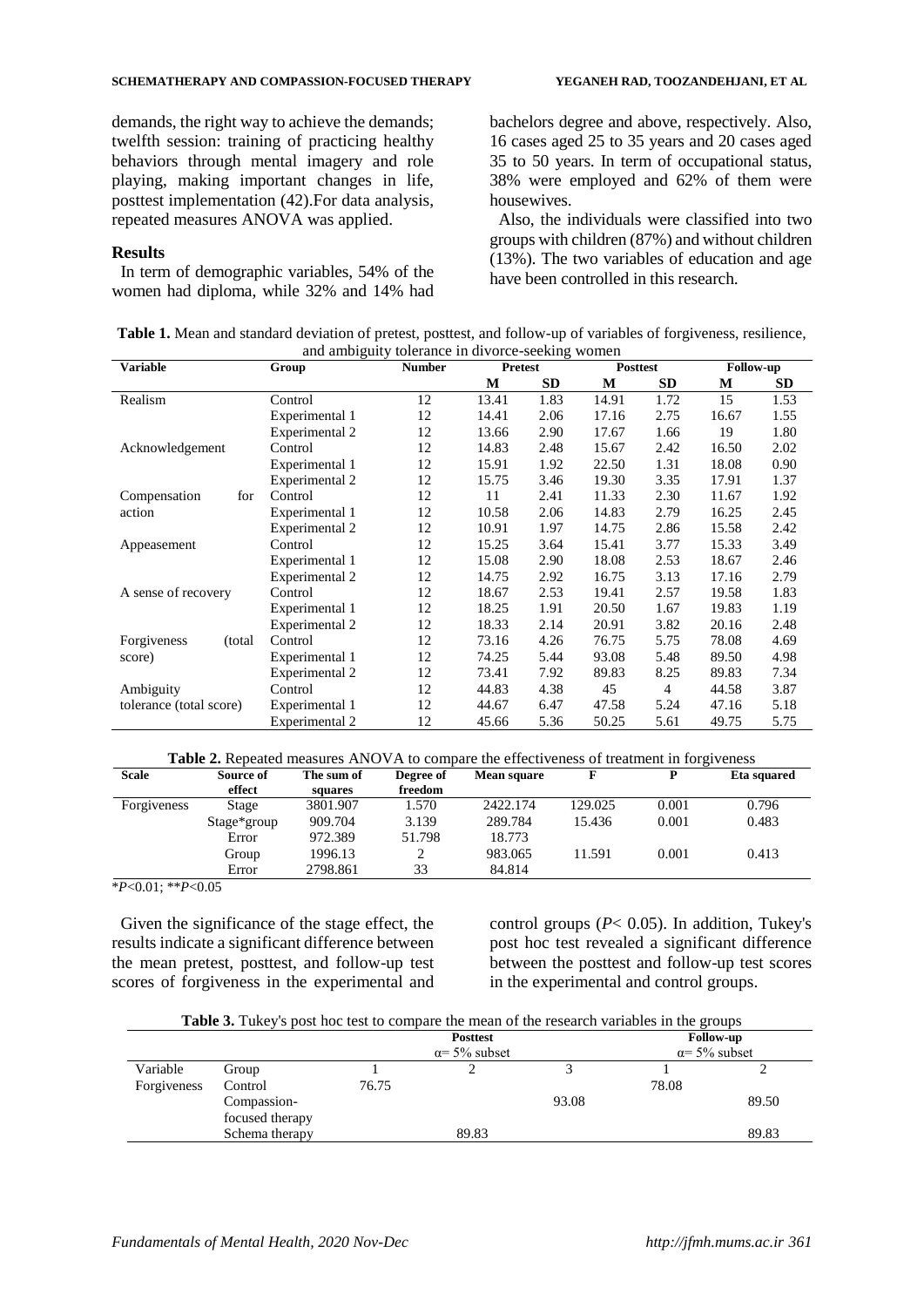Based on the post hoc test results, the followup test scores of forgiveness in the group receiving compassion-focused therapy decreased compared to the post-test. However, they differ significantly from those of the

control group. Therefore, the effectiveness of both treatments has been confirmed, and in the post-test scores, compassion-focused therapy had better results than schema therapy.

| <b>Scale</b> | Source of effect | The sum of<br>squares | Degree of<br>freedom | Mean<br>square | F      | <b>Significance</b> | Eta<br>squared |
|--------------|------------------|-----------------------|----------------------|----------------|--------|---------------------|----------------|
| Ambiguity    | Stage            | 134.22                | 1.152                | 116.484        | 45.742 | 0.001               | 0.581          |
| tolerance    | Stage*group      | 78.278                | 2.305                | 33.967         | 13.338 | 0.001               | 0.447          |
|              | Error            | 96.833                | 38.025               | 2.547          |        |                     |                |
|              | Group            | 57.694                | $\overline{c}$       | 20.847         | 12.192 | 0.001               | 0.425          |
|              | Error            | 78.083                | 33                   | 2.366          |        |                     |                |

\**P*<0.05; \*\**P*<0.01

Concerning the significance of the stage effect, the results suggest a significant difference between the mean posttest and follow-up test scores of ambiguity tolerance in the experimental and control groups  $(P< 0.05)$ . To investigate the significant difference between posttest and follow-up test scores in each of the experimental groups and the control group, Tukey's post hoc test was applied.

|  | Table 5. Tukey's post hoc test to compare the mean of ambiguity tolerance in the groups |
|--|-----------------------------------------------------------------------------------------|

|                     |                            |    | <b>Posttest</b><br>$\alpha$ = 5% subset |       |       | <b>Follow-up</b>     |
|---------------------|----------------------------|----|-----------------------------------------|-------|-------|----------------------|
|                     |                            |    |                                         |       |       | $\alpha$ = 5% subset |
| Variable            | Group                      |    |                                         |       |       |                      |
| Ambiguity tolerance | Control                    | 45 |                                         |       | 44.58 |                      |
|                     | Compassion-focused therapy |    | 47.58                                   |       |       | 47.16                |
|                     | Schema therapy             |    |                                         | 50.25 |       | 49.75                |

Based on the post hoc test results, an improvement in women's situation in the posttest of the ambiguity tolerance in the experimental group receiving schema therapy was more significant than compassion-focused therapy.

## **Discussion**

The primary purpose of the present study was to compare the effectiveness of schema therapy and compassion-focused therapy in forgiveness and ambiguity tolerance in divorce-seeking women. The results indicated the effectiveness of both therapeutic approaches in the above variables. However, compassion-focused therapy was more effective in increasing forgiveness, and schema therapy enhanced ambiguity tolerance.

The findings of this study are consistent with the results obtained by Renner et al. (50), who confirmed the effectiveness of schema therapy in chronic depression among divorced women. Furthermore, Schokmager (29) examined the

impact of schema therapy on reduced mental health and communication problems between couples and demonstrated the positive effect of schema therapy. Finally, the study conducted by Erfan et al. (51) confirmed the effectiveness of emotional schema therapy in emotional schema and emotion regulation in irritable bowel syndrome. These results are consistent with the findings of the present study. The results by Khasho et al. indicated the effectiveness of individual schema therapy in borderline personality disorder among older adults. These findings are congruent with the current study (52). Besides, the studies performed by Taher Karami (53) and Sangani and Dasht Bozorgi (54) are in line with this research.Although these two therapeutic approaches seem somewhat different, they hypothesize that manipulating the client's acquired behavior and modifying distortions and changes in cognitive processes and underlying biochemical changes in this behavior is likely to lead to more positive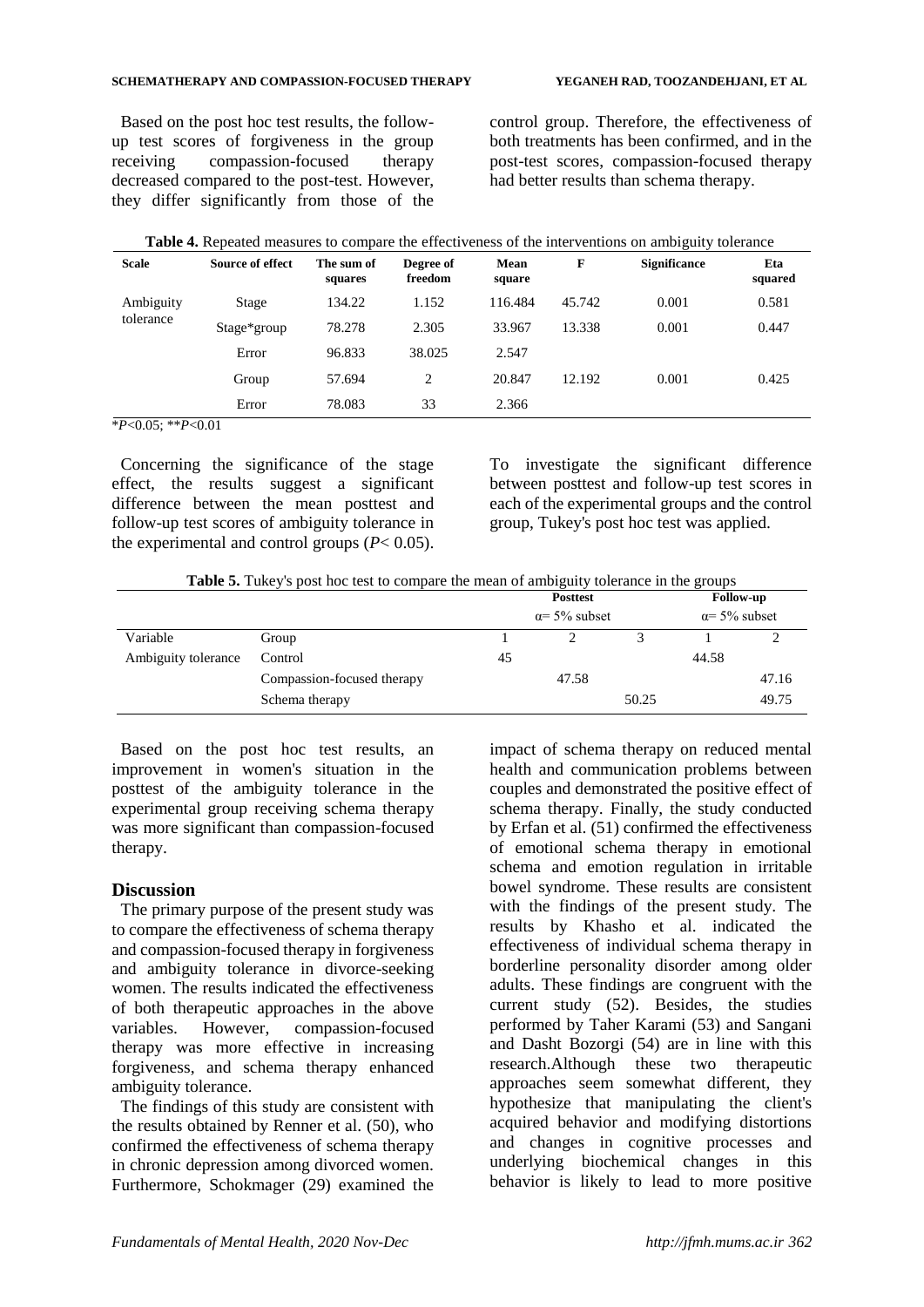consequences (55). Schema therapy has been more significantly effective in the variable of forgiveness by applying weekly program recording techniques, self-care and seeking social support, the technique of pleasant and valuable activities, overcoming avoidance patterns, and assertiveness (56). Schema therapy reduces maladaptive emotional behaviors and increases the level of forgiveness by focusing on individuals' cognitions, negative moods, and negative thinking (57), changing the existing experiences, and creating a new attitude and method in observing cognitive experiences (58). Schema therapy breaks the cycle of the inner negative experiences of an event in the past, thereby increasing the empowerment of divorce-seeking women in terms of forgiveness (59). Schema therapy has significantly reduced ambiguity tolerance by reversing and modifying the client's incorrect cognitive and emotional processes, changing traumatic memories and disturbing information, simultaneously changing feelings, thoughts, and emotions (60), breaking the cycle of the inner negative experiences, focusing on people's cognitions, preventing negative moods and focusing on correcting negative thinking patterns (48). The effect of schema therapy on ambiguity tolerance is due to the emphasis on changing maladaptive coping styles, lack of negative and avoidant evaluation, and early maladaptive schemas (51,61). Schema therapy provides the ground for emotional insight and subsequent improvement by stimulating schemas and relating them to current issues. The mental imagery technique for patternbreaking leads to distancing oneself from avoidant coping styles and extreme compensations.

It also identifies the main schemas and their evolutionary roots and relates these roots to current life and causes to move from rational cognition to emotional experience. In the imaginary dialogue technique, expressing anger causes emotional discharge and distancing oneself from the early maladaptive schemas.

The letter-writing technique provides an opportunity to express rights and recognize feelings. According to Young, schema therapy satisfies unsatisfied emotions and paves the way for improving early schemas, and thus, the greater effectiveness of schema therapy in forgiveness and ambiguity tolerance in couples can be justified (62).

On the other hand, compassion-focused therapy promotes kindness and selfunderstanding and causes to avoid selfcriticism and self-judgment. Because this treatment causes self-compassion, acceptance, kindness, and non-judgment, it makes the individual show positive self-regulation when faced with life problems and promotes intimate attitudes for a more purposeful life by increasing self-esteem. The research by Ahmad Pour et al. (63) revealed that compassionfocused therapy effectively improves emotion regulation. Furthermore, the results obtained by Coppage, Baird, and Gibson (38) confirmed the effectiveness of compassion-focused therapy in some mental health problems. Finally, the results of the study by Taher Karami et al. (53) approved the effectiveness of compassionfocused therapy in resilience, self-dissociation, hope, and psychological well-being of women.

Neff (64) stated that people with a high degree of self-compassion and compassion towards others are kinder and try to understand the events. Compassion-focused therapy as an emotion regulation strategy leads to the experience of annoying and unpleasant emotions and the acceptance of emotions in a kind way. Thus, negative emotions change to positive emotions, thereby enhancing forgiveness (50). Compassion-focused therapy is associated with greater psychological health and leads to the non-continuation of inevitable pain and feelings of failure. In addition, cruel self-blame reduces the feeling of isolation. Hence, this supportive attitude toward self is associated with many positive psychological consequences, such as greater motivation to resolve marital conflicts, constructive problemsolving, distress tolerance, and higher ambiguity (31).

Compassion-focused therapy can, in many ways, be a kind of emotion-focused coping strategy since it requires mindful awareness of one's emotions, avoidance of painful and uncomfortable emotions and closeness along with kindness, understanding and a sense of human commonalities. In fact, in compassionfocused therapy, individuals first identify their own emotional experience using mindfulness and then develop a compassionate attitude toward their own negative emotions. Besides, the findings of this research are somewhat consistent with the studies showing that the existence of compassionate attitudes in individuals helps them feel a bond between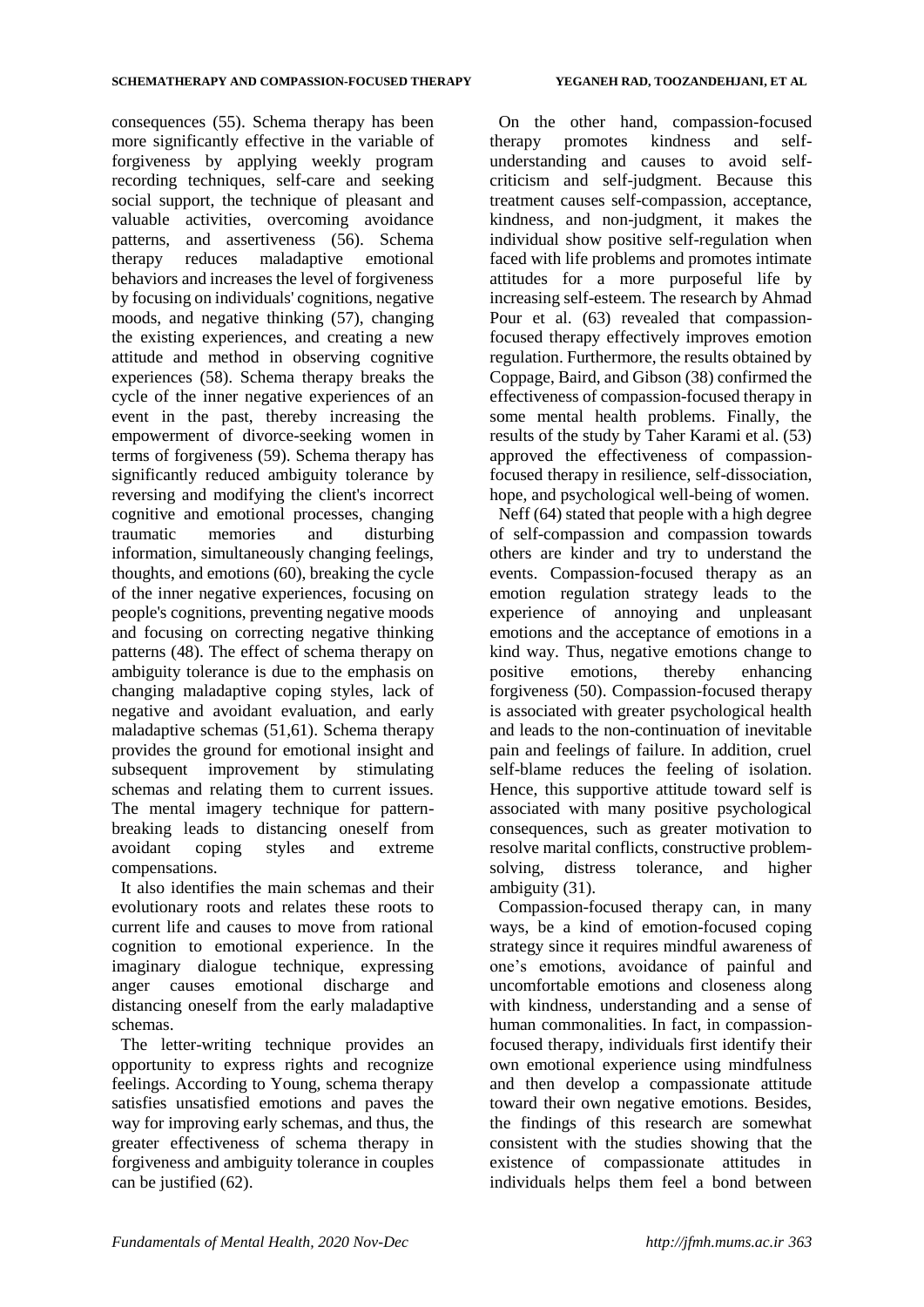themselves and others and overcome the fear of rejection and incompatibility with the present situation due to this feeling (65). Therefore, people who receive compassion skills report less negative emotions and more forgiveness in experiencing unpleasant events such as aggression in interpersonal relationships and have higher ambiguity tolerance (66). The schema therapy approach helps participants overcome their avoidance by emphasizing the skills of recording daily activity programs to face avoidances and including pleasant and control-giving activities in the program of clients with their cooperation, teaching and applying the assessment skills, choosing, trying, integrating, observing the result, never giving up, overcoming avoidance patterns and also promoting the skills of self-care and assertiveness; this process helps to treat their avoidance behaviors and increase their forgiveness (67). Thus, the superiority of training the skills based on the schema therapy approach to the compassion-focused approach in terms of its effectiveness in forgiveness can be explained. Also, the schema therapy approach has a clearer structure than the compassion-focused approach and simultaneously uses behavioral and accreditation techniques. It includes principles and techniques (such as self-observation) that lead to the stability of change. People affected by divorce do not act well in distancing themselves from their emotions and moods. They observe their depressed mood and its physiological, mental, behavioral, and emotional consequences during the treatment process by combining mindfulness exercises with behavioral exercises in a non-judgmental state. In addition to trying to accept the existence of this state and tolerate it, they learn the mechanism of transition from this state and turn it to the automatic style of their mind by learning these exercises. Doing these exercises will result in a distance from the depressed and anxious mood, and people affected by divorce learn to observe negative evaluations of themselves and others or events only as of the thoughts which are not necessarily objective and thus reduce them. Further, one can refer to

the higher level of clients' participation in treatment and training the skills based on the schema therapy approach. Schema therapy, using dialectical and accreditation strategies and reducing interfering behaviors by treatment and behavioral skills training, helps women extend them to their life situations to decrease their marital conflicts (27). Therefore, the superiority of training the skills based on the schema therapy approach to the compassionfocused approach in terms of effectiveness in forgiveness can be explained.

Some of the research limitations include short research duration, difficulty generalizing the results to groups other than the statistical population, the effect of repeated tests, lack of random selection of subjects, etc. Therefore, it is recommended that this study be replicated by other researchers in different societies with various cultures so that the results can be further generalized. Furthermore, given that the effects of training and training techniques require more time to respond, it seems that the results should be interpreted more cautiously. It is suggested that different cognitive levels be considered independently in future research, and appropriate research designs are devised in this regard. It is also recommended to provide a training course for teaching quality of life and compassion skills systematically for the families and publish a booklet on schema therapy and compassion among families.

## **Conclusion**

The findings indicate that schema therapy and compassion-focused therapy approaches can be effective in ambiguity tolerance and forgiveness of divorced women.

## **Acknowledgment**

The present study results from a research project in Neyshabur and is derived from a Ph.D. thesis in Psychology in Neyshabur Islamic Azad University. Now, we express our great appreciation to all people involved in the project. Furthermore, the authors declare no conflict of interests, and financial support from any institution or organization.

## *References*

1. Bulanda JR, Brown JS, Yamashita T. Marital quality, marital dissolution, and mortality risk during the later life course. SocSci Med 2016; 165: 119-27.

2. Gottman JM, Levenson RW. Marital processes predictive of later dissolution behavior, physiology, and health. J Pers Soc Psychol 2013; 63: 221-33.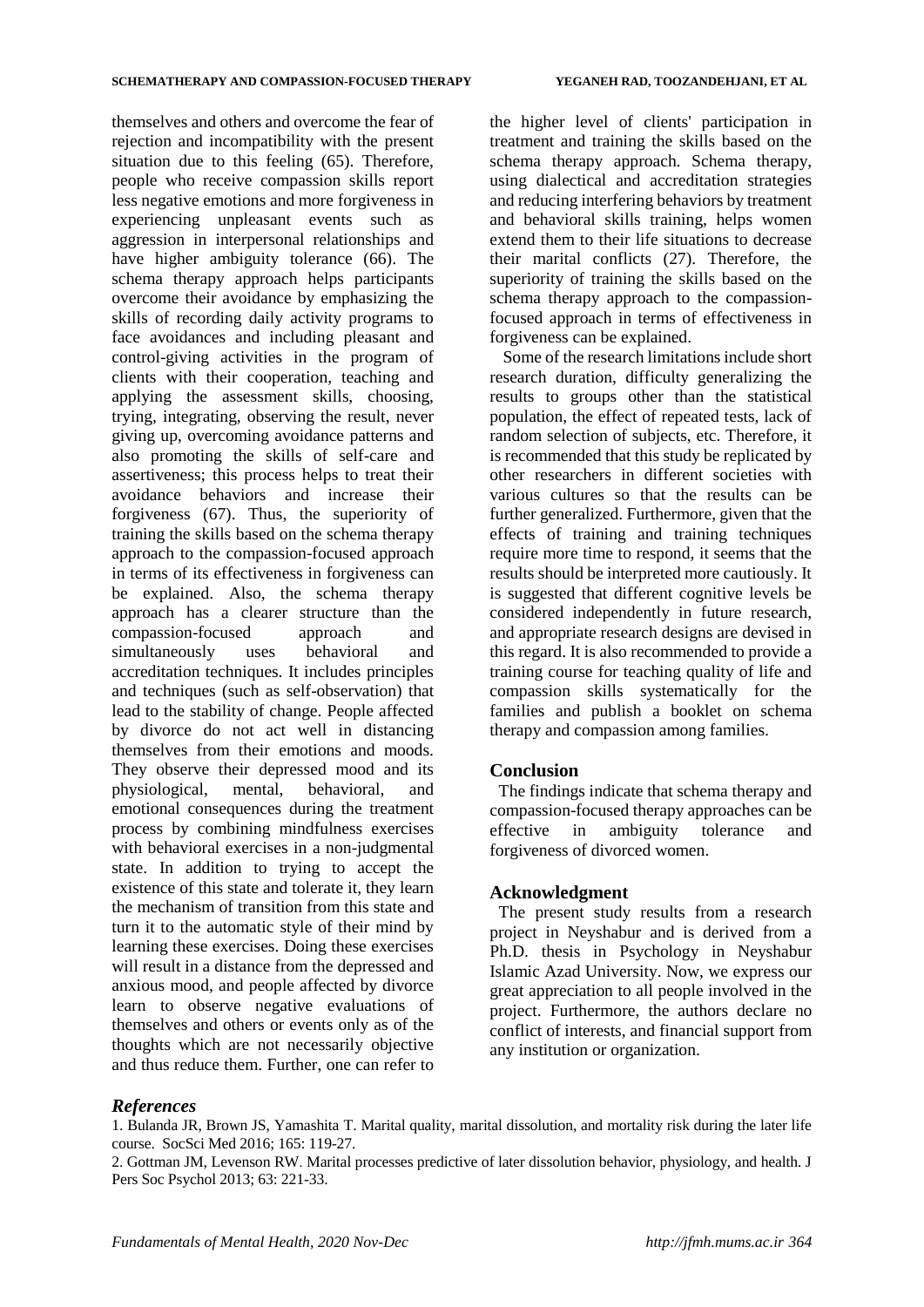3.Qiong He, Mengyu Zh, Wei T, Jing L, Xiaomin L, Xiaoyan J, et al. [Forgiveness,](https://www.researchgate.net/publication/327425760_Forgiveness_Marital_Quality_and_Marital_Stability_in_the_Early_Years_of_Chinese_Marriage_An_Actor-Partner_Interdependence_Mediation_Model) marital quality, and marital stability in the early years of Chinese marriage: An actor–partner [interdependence](https://www.researchgate.net/publication/327425760_Forgiveness_Marital_Quality_and_Marital_Stability_in_the_Early_Years_of_Chinese_Marriage_An_Actor-Partner_Interdependence_Mediation_Model) mediation model. Front Psychol 2018; 9: 15-20.

4. Michalitsianos N. Resiliency: A resource for promoting marriage satisfaction. Ph.D. Dissertation. Kean University 2014, 78-91.

5. Ubaidi BA. The psychological and emotional stages of divorce. Fam Prev Fam Med 2017; 3(3): 1-4.

6. Simons JS, Gaher RM. The Distress tolerance scale: development and validation of a self-report measure. Motiv Emot 2005; 29: 83-102.

7. [Eley](https://www.ncbi.nlm.nih.gov/pubmed/?term=Eley%20DS%5BAuthor%5D&cauthor=true&cauthor_uid=28281843) DS, [Leung](https://www.ncbi.nlm.nih.gov/pubmed/?term=Leung%20JK%5BAuthor%5D&cauthor=true&cauthor_uid=28281843) JK, [Campbell](https://www.ncbi.nlm.nih.gov/pubmed/?term=Campbell%20N%5BAuthor%5D&cauthor=true&cauthor_uid=28281843) N, [Cloninger CR.](https://www.ncbi.nlm.nih.gov/pubmed/?term=Cloninger%20CR%5BAuthor%5D&cauthor=true&cauthor_uid=28281843) Tolerance of ambiguity, perfectionism and resilience are associated with personality profiles of medical students oriented to rural practice[. Med Teach](https://www.ncbi.nlm.nih.gov/pubmed/28281843) 2017; 39(5): 512-519. 8. Pour Esmaeil Kh, Mohammadzadegan R, Beklu Q, Vakilin S. [Comparing intolerance of uncertainty in divorced and non-divorced women as a predictor of depression, anxiety and stress]. Woman and family studies 2013; 21(6): 7-25. (Persian)

9. Yoo Y, Lee DJ, Lee IS, Shin N, Park JY. The effects of mind Subtraction meditation on depression, social anxiety, aggression, and salivary cortisol levels of elementary school children in South Korea. J Pediatr Nurs 2016; 31(3): e185-97.

10. Arco L. A case study in treating chronic comorbid obsessive-compulsive disorder and depression with behavioral activation and pharmacotherapy: Psychotherapy (Chic) 2015; 52(2): 278-86.

11. Aminorroaya R. Kazemian S. Esmaeili M. [Predicting distress tolerance based on communication components of family of origin in divorced and non-divorced women]. Journal of women and society 2016; 7(4): 91-105. (Persian)

12. Fincham FD[. Forgiveness](https://www.researchgate.net/publication/296939238_Forgiveness_and_health_Scientific_evidence_and_theories_relating_forgiveness_to_better_health) and health: Scientific evidence and theories relating forgiveness to better health. New York: Springer; 2015: 255-70.

13. Backus LN. Establishing links between desecration, forgiveness and marital quality during pregnancy. MS. Dissertation. Graduate College of Bowling Green State University, 2009: 1-70

14. Mirzaei A. [Investigating the relationship between personality traits and forgiveness with psychological wellbeing among Yasuj University Students]. MS. Dissertation. Yasuj: Yasuj University, 2014: 106-58. (Persian)

15. Ferri P, Guerra E, Marcheselli L, Cunico L, Lorenzo RD. Empathy and burnout: an analytic cross-sectional study among nurses and nursing students. Acta Biomed 2015; 86(2): 104-15.

16. Enright RD. The forgiving life: A pathway to overcoming resentment and creating a legacy of love. Washington. D.C.: American Psychological Association; 2012: 202-336.

17. Matsuyuki M. An examination of the process of forgiveness and the relationship among state forgiveness, selfcompassion, and psychological well-being experienced by Buddhists in the united states. Dissertation. Kentucky: University of Kentucky, 2011: 1-332.

18. Sell AJ. Applying the intentional forgetting process to forgiveness. J Appl Res Mem Cogn 2016; 5: 10-20.

19. Fincham FD, May RW. Infidelity in romantic relationships. Curr Opin Psychol 2017; 13(2): 70-74.

20. Wade NG, Worthington EL, Haake S. Promoting forgiveness: Comparison - of explicit forgiveness interventions with an alternative treatment. J Couns Dev 2009; 87: 143-51.

21. Sells S, Hargrave J. Forgiveness: A review of the theoretical and empirical literature. J Fam Ther 1998; 20: 21- 36.

22. Morseli Z. Moutabi F, Sadeqi M. [The experience of forgiveness in betrayed women]. Journal of psychological science 2018; 7(70): 683-94. (Persian)

23. Maynard C, Pifer RL, Jobe RL. Role of supportive others in the forgiveness process. Couns Values 2016; 61(1): 28-43.

24*.* Tamborini CR, Couch KA, Reznik GL. Long-term impact of divorce on women's earnings across multiple divorce windows: A life course perspective. Adv Life Course Res 2015; 26: 44-59.

25. Tapia G, Perez-Dandieu B, Lenoir H, Othily E, Gray M, Delile JM. Treating addiction with schema therapy and EMDR in women with co-occurring SUD and PTSD: A pilot study. J Subst Use 2018; 23(2): 199-205.

26. Young JE, Klosko J, Weishaar ME. [Schema therapy: A practitioner's guide]. Andooz Z, Hamidpoor H. (translators). Tehran: Farda; 2019: 119-23.

27. Ha Kim E, Crouch T. Adaptation of behavioral activation in the treatment of chronic pain. Am Psychol Assoc 2017; 54(3): 237-44.

28. Mohammadi Nezhad B, Rabiei M. [The effect of schema therapy on quality of life and psychological well-being in divorced women]. Journal of police medicine 2015; 4(3): 179-190. (Persian)

29. Shokhmgar Z. [Effectiveness of schema therapy on reducing mental health problems due to crossover relationships in couples]. Nasim health 2017; 5(1): 1-7. (Persian)

30. Neff KD, Pommier E. The relationship between self-compassion and other-focused concern among college undergraduates, community adults, and practicing mediators. Self Identity 2013; 12: 160-76.

31. Neff KD, Germer C. Self-compassion and psychological wellbeing. In: Doty J. (editor). Oxford handbook of compassion science. Oxford: Oxford University Press; 2017.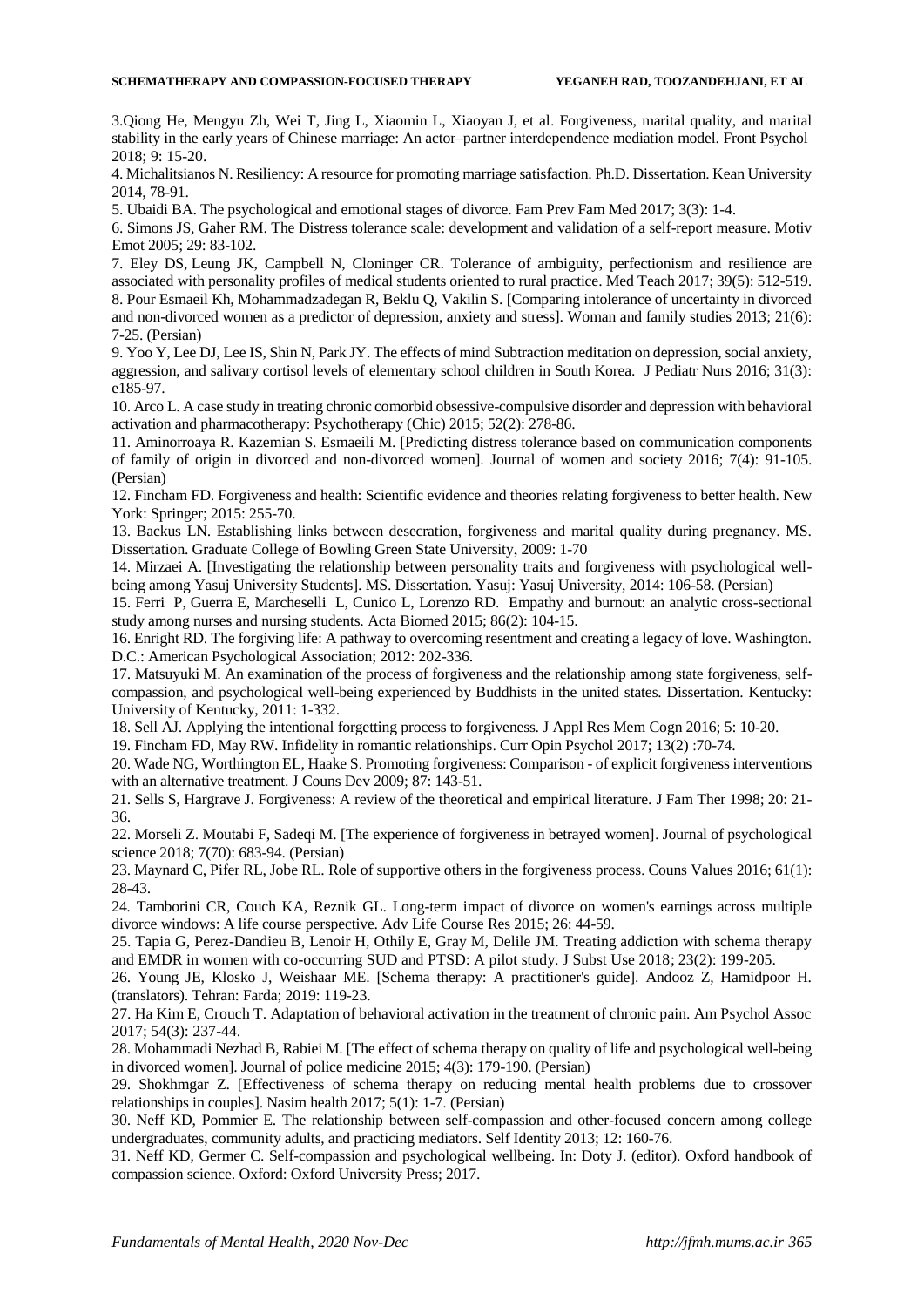32. Yoo H, Bartle-Haring S, Day RD, Gangamma R. Couple communication, emotional and sexual intimacy, and relationship satisfaction. J Sex Marit Ther 2014; 40(4), 275-293.

33. Esbati M, Feizi A. [Compassion-focused therapy]. Tehran: Ibn-e-Sina Publications; 2019. (Persian)

34. Gilbert P. Compassion focused therapy. Int J Cogn Ther 2010; 3(2): 97-201.

35. Pour Abdol S. [The effectiveness of compassion-focused therapy in improving the social well-being of students with special learning disabilities]. Journal of learning disabilities psychology 2019; 9(1): 32-51. (Persian)

36. Neff KD, Germer CK. A pilot study and randomized controlled trial of the mindful self-compassion program. J Clin Psychol 2013; 69(1): 28-44.

37. Gilbert P. The origins and nature of compassion focused therapy. Br J Clin Psychol 2014; 53: 6-41.

38. [Cuppage](https://www.ncbi.nlm.nih.gov/pubmed/?term=Cuppage%20J%5BAuthor%5D&cauthor=true&cauthor_uid=29044607) J, [Baird](https://www.ncbi.nlm.nih.gov/pubmed/?term=Baird%20K%5BAuthor%5D&cauthor=true&cauthor_uid=29044607) K, [Gibson](https://www.ncbi.nlm.nih.gov/pubmed/?term=Gibson%20J%5BAuthor%5D&cauthor=true&cauthor_uid=29044607) J, [Booth](https://www.ncbi.nlm.nih.gov/pubmed/?term=Booth%20R%5BAuthor%5D&cauthor=true&cauthor_uid=29044607) R[, Hevey](https://www.ncbi.nlm.nih.gov/pubmed/?term=Hevey%20D%5BAuthor%5D&cauthor=true&cauthor_uid=29044607) D. Compassion focused therapy: Exploring the effectiveness with a transdiagnostic group and potential processes of change. [Clin Psychol](https://www.ncbi.nlm.nih.gov/pubmed/29044607) 2018; 57(2): 240-54.

39. Shahar B, Szepenwol O, Zilcha-Mano S, Haim N, Zamir B, Levi S, Levi-binnum NA. Waitlist randomized control trial of loving mediation program for self criticism. Clin Psychol Psychother 2015; 22(4): 346-56.

40. Morin CM, Collechi C, Stone J, Sood R, Brink D. The effect of self-compassion on the forgiveness, resiliency and marital satisfaction of couples. J Marit 2015; 7(1): 85-96.

41. Delavar A. [Theoretical and practical principles of research in the humanities and social sciences].  $7<sup>th</sup>$  ed. Tehran: Roshd; 2010. (Persian)

42. Young JE. Young schema questionnaire-short form. New York: Schema Therapy Institute; 2005: 15-61.

43. Gilbert P. Introducing compassion-focused therapy. Adv Psychiatr Treat 2009; 15(3): 199-208.

44. Pollard M, Anderson R, Anderson W, Jennings G. The development of family forgiveness scale. J Fam Ther 1998; 20: 95-109.

45. Afkhami I, Bahrami F, Fatehizadeh M. [Investigating the relationship between forgiveness and marital conflict among couples in Yazd Province]. Family studies 2007; 3(9): 421-42. (Persian)

46. Daghaghele F, Asgari P, Heydari AR. [The relationship between forgiveness, love and intimacy with marital satisfaction]. New findings in psychology 2012; 7(24): 57-69. (Persian)

47. McLain DL. The MSTAT-I: A new measure of an individual's tolerance for ambiguity. Educ Psychol Meas 1993; 53: 183-93.

48. Narimani M, Abolqasemi A. [Psychological tests]. 1st ed. Ardabil: Baq-e Rezvan; 2005: 220-61. (Persian)

49. Feizi A, Mahboubi T, Zare H, Mostafaei A. [The relationship between cognitive intelligence and ambiguity tolerance with entrepreneurship in students of Payame Noor University of West Azerbaijan Province]. Journal of behavioral sciences research 2012; 10(4): 276-84. (Persian)

50. Renner F, Robert D, Arnoud A, Frenk P, Marcus JH. Exploring mechanisms of change in schema therapy for chronic depression. J Behav Ther Exp Psychiatry 2018; 58: 97-105.

[51. Erfan](https://www.ncbi.nlm.nih.gov/pubmed/?term=Erfan%20A%5BAuthor%5D&cauthor=true&cauthor_uid=29862221) A, [Noorbala](https://www.ncbi.nlm.nih.gov/pubmed/?term=Noorbala%20AA%5BAuthor%5D&cauthor=true&cauthor_uid=29862221) A, [Karbasi AmelS](https://www.ncbi.nlm.nih.gov/pubmed/?term=Karbasi%20Amel%20S%5BAuthor%5D&cauthor=true&cauthor_uid=29862221)[, Mohammadi](https://www.ncbi.nlm.nih.gov/pubmed/?term=Mohammadi%20A%5BAuthor%5D&cauthor=true&cauthor_uid=29862221) A, Adibi P. [The effectiveness of emotional schema therapy on the emotional schemas and emotional regulation in irritable bowel syndrome: Single subject design]. National health journal 2017; 7(2): 72. (Persian)

52. [Khasho](https://www.sciencedirect.com/science/article/pii/S2451865418300929#!) DM, [Van Alphen](https://www.sciencedirect.com/science/article/pii/S2451865418300929#!) SP, [Heijnen-Kohlb](https://www.sciencedirect.com/science/article/pii/S2451865418300929#!) MS, [Ouwens](https://www.sciencedirect.com/science/article/pii/S2451865418300929#!) A, [Arntz](https://www.sciencedirect.com/science/article/pii/S2451865418300929#!) A, [Videler](https://www.sciencedirect.com/science/article/pii/S2451865418300929#!) C. The effectiveness of individual schema therapy in older adults with borderline personality disorder: Protocol of a multiple-baseline study. [Contemp Clin Trials Commun](https://www.ncbi.nlm.nih.gov/pmc/articles/PMC6365387/) 2019; [14:](https://www.sciencedirect.com/science/journal/24518654/14/supp/C) 100330.

53. Taher KaramiZh, Hosseini O, Dasht Bozorgi Z. [The effectiveness of compassion-focused therapy in resilience, self-dissociation, hope and psychological well-being in menopausal women]. Social health 2018; 5(3): 189-97. (Persian)

54. Sangani AR, Dasht Bozorgi Z. [The effectiveness of schema therapy in mental health, rumination and a sense of loneliness in divorced women]. Psychological achievements 2018; 25(2): 201-16. (Persian)

55. Ekers D, Webster L, Straten AV, Cuijpers P, Richards D, Gilbody S. Behavioral activation for depression; An update of meta-analysis of effectiveness and sub group analysis. PLoS One 2014; 9(6): e100100.

56. Heydari M, Bakhtiyarpour S, Makvandi B, Naderi F, Hafezi F. [The effectiveness of FRIENDS program training in children's anxiety in Shiraz]. Psychological methods and models 2016; 7: 89-100. (Persian)

57. Susan HS, Ronald MR. Behavior research and therapy. The etiology of social anxiety disorder. An evidencebased model. Behav Res Ther 2016; 86: 50-67.

58. Bornstein JX, Van Dellen MR, Shaffer A. Examining trait self-control and communication patterns in romantic couples using the actor-partner interaction model. Pers Individ Diff 2017; 106: 222-5.

59. Bastaits K, Pasteels I, Mortelmans D. How do post-divorce paternal and maternal family trajectories relate to adolescents' subjective well-being? J Adolesc 2018; 64: 98-108.

60. Denise D, Ben-Porath P. Dialectical behavior therapy applied to parent skills training: adjunctive treatment for parents with difficulties in affect regulation. Cogn Behav Pract 2010; 17(4): 458-65.

61. Qaderi F, Kalantari M, Mehrabi HA. The effectiveness of group schema therapy in moderating early maladaptive schemas and reducing symptoms of social anxiety disorder. Clinical psychology studies 2016; 6: 1-28. (Persian) 62. Young JE. Schema therapy. New York: Guilford; 2003: 123-218.